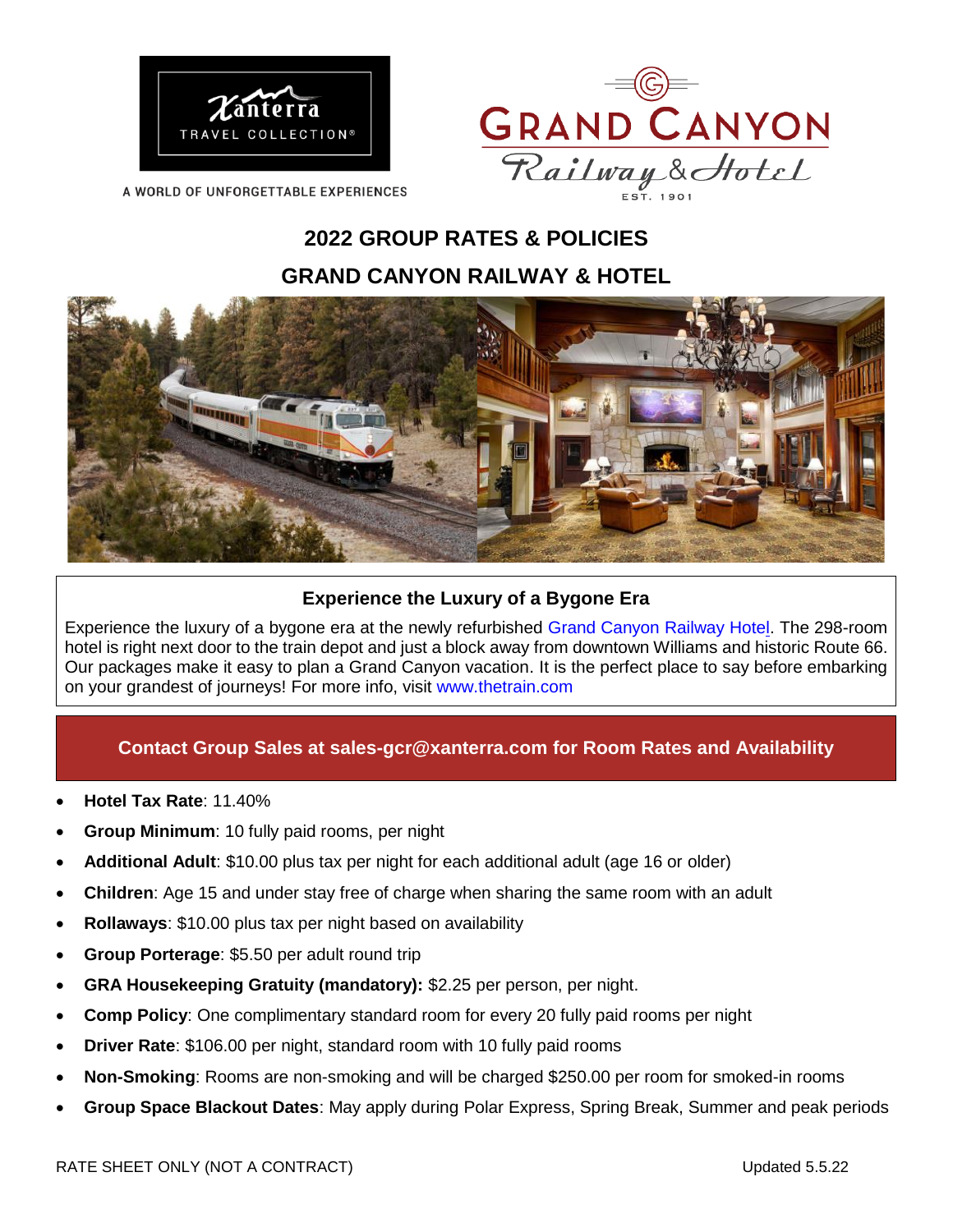## **FRED HARVEY RESTAURANT**

*Savor the rail atmosphere as a model replica of the train circles the room in the restaurant*



| <b>Meals</b>            | <b>Adult</b> | <b>Child (Age 4-12)</b> | <b>Hours</b>        |
|-------------------------|--------------|-------------------------|---------------------|
| <b>Breakfast Buffet</b> | \$12.00      | \$9.25                  | 6:30 AM to 10:00 AM |
| Sack Breakfast          | \$12.50      | \$9.50                  |                     |
| Sack Lunch              | \$16.00      | \$16.00                 |                     |
| Dinner Buffet           | \$22.00      | \$14.00                 | 4:00 PM to 9:00 PM  |

- Rates valid  $1/1/2022 12/31/2022$ .
- Food & Beverage Tax Rate: 11.40% (not included in above rates)
- Buffet Meal Gratuity: \$1.25 per person for paying guests
- Sack Breakfast and Sack Lunches: Only one sack size option available for adults/children. Includes reusable Grand Canyon Railway logo insulated bag (novelty souvenir). Meal Gratuity is not required for Sack Breakfast and Sack Lunch.
- Comp Policy: One complimentary meal for escort and driver
- Restaurant open hours vary seasonally. Rates are subject to change.
- Ages: Adult 13 and older; Child 4-12; Children 3 and under: No cost.

## **GRAND CANYON RAILWAY RV PARK**

| <b>Service</b>                                                                                                                                                                                                                                                | <b>Reference Code</b>    | <b>Peak Season Rate</b><br>$4/11/22 - 10/31/22$ | <b>Off-Season Rate</b><br>$11/1/22 - 12/31/22$ |
|---------------------------------------------------------------------------------------------------------------------------------------------------------------------------------------------------------------------------------------------------------------|--------------------------|-------------------------------------------------|------------------------------------------------|
| Back-In Single/Double                                                                                                                                                                                                                                         | <b>M55BI</b>             | \$59.99                                         | \$53.99                                        |
| Buddy & Pull-Throughs Single/Double                                                                                                                                                                                                                           | <b>M65PT &amp; M65BD</b> | \$65.99                                         | \$59.99                                        |
| Additional Person Rate (for each                                                                                                                                                                                                                              |                          |                                                 |                                                |
| additional adult age 16 or over)                                                                                                                                                                                                                              |                          | \$5.00                                          | \$5.00                                         |
| $P_1$ , $P_2$ , $P_3$ , $P_4$ , $P_5$ , $P_6$ , $P_5$ , $P_6$ , $P_7$ , $P_8$ , $P_9$ , $P_9$ , $P_9$ , $P_9$ , $P_9$ , $P_9$ , $P_9$ , $P_9$ , $P_9$ , $P_9$ , $P_9$ , $P_9$ , $P_9$ , $P_9$ , $P_9$ , $P_9$ , $P_9$ , $P_9$ , $P_9$ , $P_9$ , $P_9$ , $P_9$ |                          |                                                 |                                                |

- Rates valid 4/11/2022 12/31/2022.
- Rates are per night (based on single/double occupancy), plus 11.40% taxes and surcharges
- Children age 15 and under stay free of charge.
- Rates are subject to change. Contact Group Sales for current rates, terms and policies.

#### **Introducing Rail Baron Charters: Your Own Private Train**

Charter your own private train from Williams, AZ to Grand Canyon National Park and back. Rail Baron Charters combine the luxury of private train cars with views of the old West and provide the perfect platform for celebrating with your group. **For more info visit [www.thetrain.com/charters](http://www.thetrain.com/charters)**

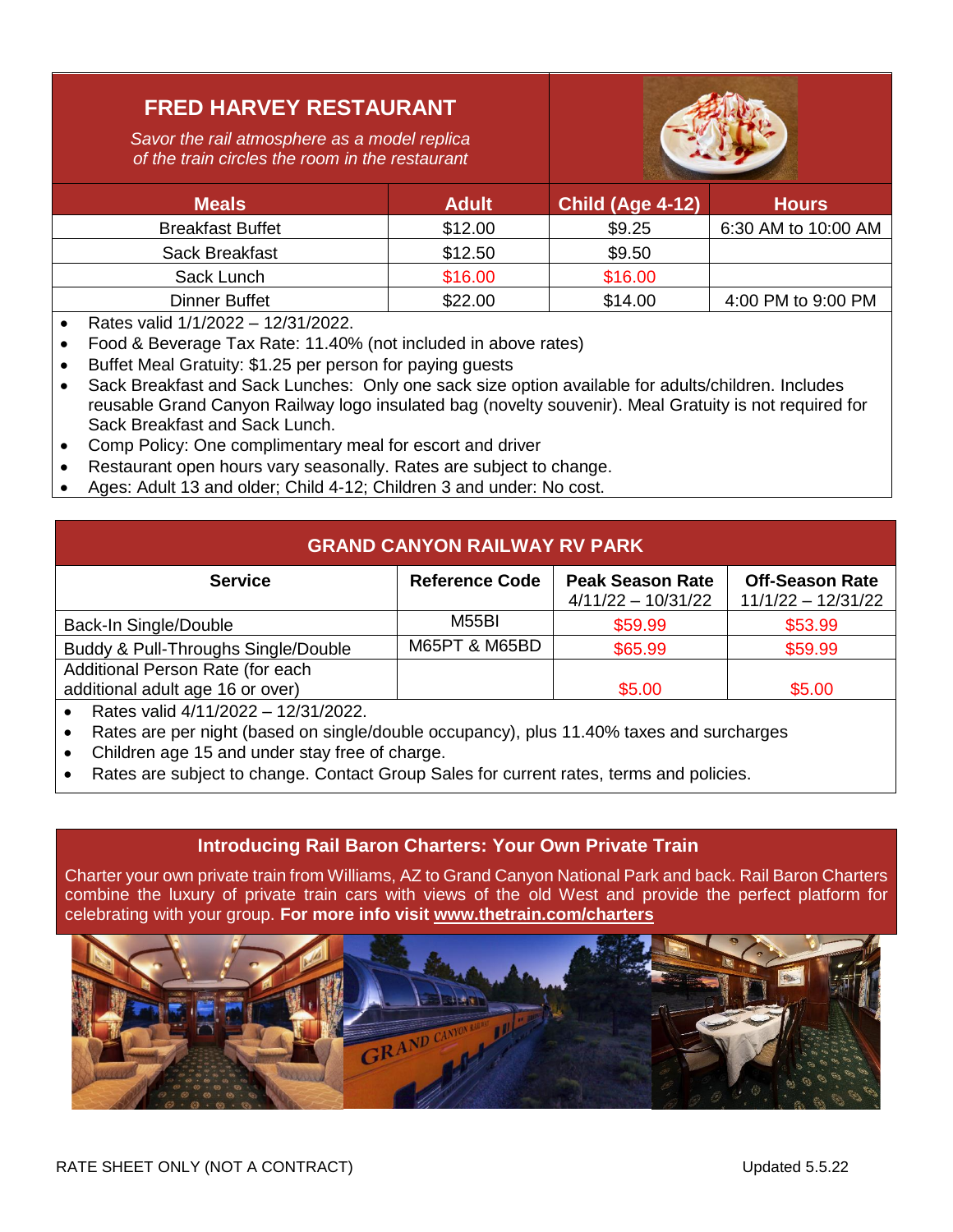#### **All Aboard for Fun! Plan Your Group Adventure Today**

The historic Grand Canyon Railway departs daily from Williams, Arizona to the awe-inspiring Grand Canyon. Enhance your Grand Canyon experience with an entertaining train ride featuring western musicians and cowboy characters on vintage rail cars.

Also plan a group vacation including lodging at the Grand Canyon Railway Hotel and a visit inside Grand Canyon National park. For more info about the train, [click here.](https://www.thetrain.com/the-train/)



## **GRAND CANYON RAILWAY TRAIN**

| <b>Class</b>                             | <b>Route</b> | <b>Adult</b> | Child (Ages 2-15) |
|------------------------------------------|--------------|--------------|-------------------|
| <b>Coach Class</b>                       | Roundtrip    | \$70.50      | \$42.25           |
| Coach Class                              | One Way      | \$56.50      | \$34.00           |
| <b>First Class</b>                       | Roundtrip    | \$136.00     | \$102.00          |
| <b>First Class</b>                       | One Way      | \$109.00     | \$82.50           |
| Observation Dome Class (age 2 and up)    | Roundtrip    | \$161.00     | \$127.00          |
| Observation Dome Class (age 2 and up)    | One Way      | \$129.00     | \$102.00          |
| Luxury Dome/Parlor Class (age 16 and up) | Roundtrip    | \$195.00     | n/a               |
| Luxury Dome/Parlor Class (age 16 and up) | One Way      | \$156.00     | n/a               |

## **RATE CONDITIONS FOR GRAND CANYON RAILWAY TRAIN**

- Rates listed above are valid  $1/1/2022 12/31/2022$
- Train rates do not include current 10.4% State Tax
- A minimum of twenty (20) paid guests are required for a train group.
- Children age one (1) and under are free of charge when held by an adult ("lap child") and are not allowed in Observation Dome.
- Comp Policy: One complimentary train ride for driver and escort
- Passenger Service Attendant (PSA) Gratuity: \$1.75 per person gratuity for train guest
- NPS Park Entrance Fee:
	- o Groups: 1-25 travelers: \$8 *per adult* (16+). Fee waived for children less than 16 yrs old.
	- o Groups: 26+ travelers: \$8 *per person* (all ages). No waiver for any age.
- Ages:
	- $\circ$  Adult 16+
	- o Child: Ages 2–15
	- o Children: Ages 0-1 are free as "lap child"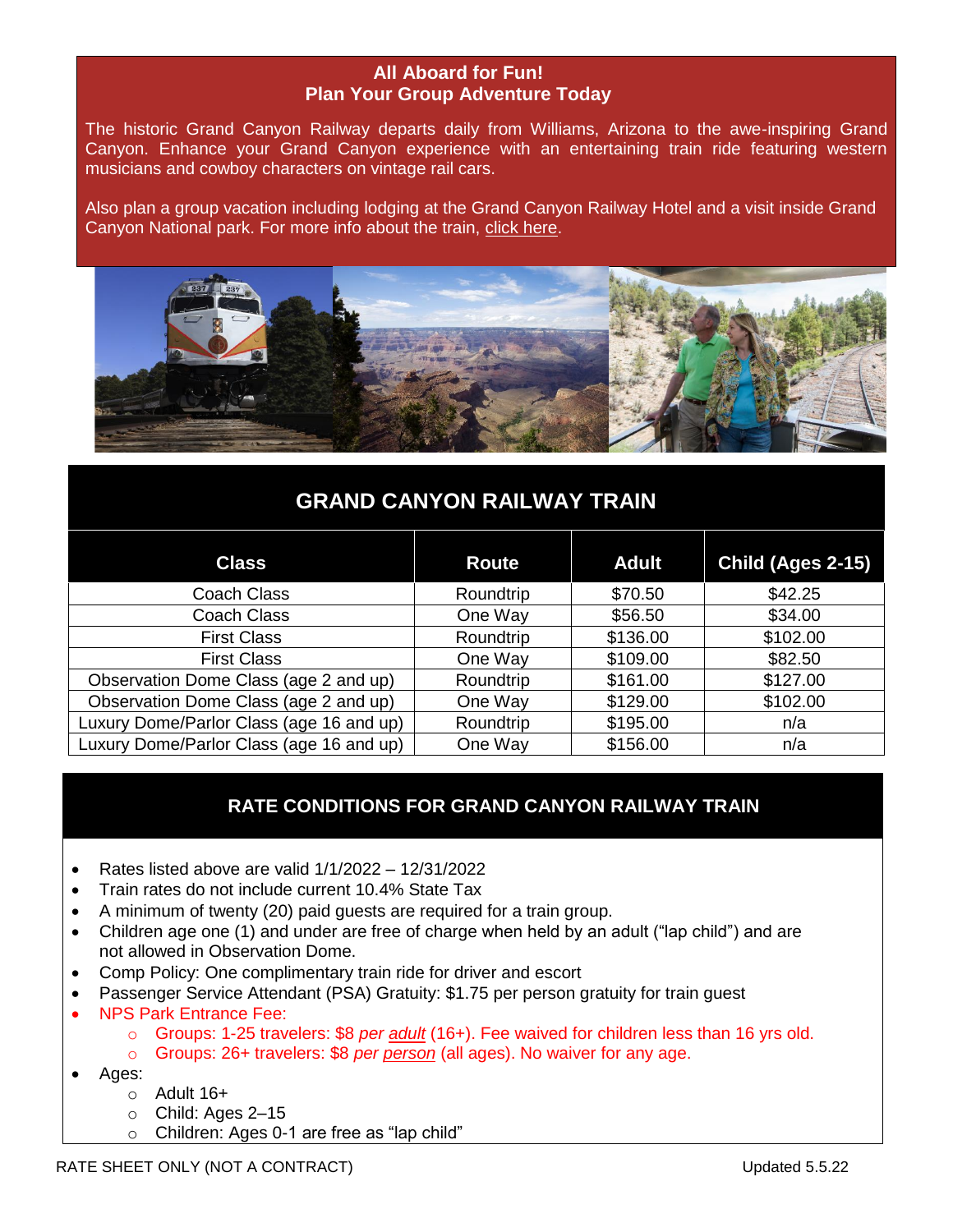## **AVAILABLE INSIDE GRAND CANYON NATIONAL PARK**

Guide-narrated rim tour along South Rim to scenic viewpoints. *GCR exclusive!*

For more info, visit [click here.](https://www.thetrain.com/plan/grand-canyon-tours/)

| <b>MOTORCOACH RIM TOURS</b>     | <b>Adult</b><br>(tax inclusive) | <b>Child: Ages 3-16</b><br>(tax inclusive) |
|---------------------------------|---------------------------------|--------------------------------------------|
| Freedom Rim Tour                | \$41.00                         | \$28.50                                    |
| Grand Rim Tour (includes lunch) | \$55.00                         | \$41.00                                    |

• Children age two (2) and under are free of charge when held by an adult ("lap child").

 Rates listed above are *estimated* rates, tax inclusive, and non-commissionable. Notification of 2022 approved rates will be sent via email once Xanterra receives approved rates from the National Park Service. All rates, surcharges and taxes are subject to change without notice at any time. **All final invoices will be billed at approved rates, regardless of when reservation was booked and confirmed.**



| <b>MASWIK LODGE</b><br><b>APPROVED 2022 Group Rates</b><br>(2 queen beds, maximum four people) |                             |                           |                                                                |                                                                |
|------------------------------------------------------------------------------------------------|-----------------------------|---------------------------|----------------------------------------------------------------|----------------------------------------------------------------|
| <b>Date</b><br><b>Series</b>                                                                   | <b>Date</b><br><b>Begin</b> | <b>Date</b><br><b>End</b> | <b>Maswik Standard Room</b><br>(North)<br><b>Approved Rate</b> | <b>Maswik Standard Room</b><br>(South)<br><b>Approved Rate</b> |
| 1                                                                                              | 1/1/22                      | 1/4/22                    | \$259                                                          | n/a                                                            |
| $\overline{2}$                                                                                 | 1/5/22                      | 1/13/22                   | \$149                                                          | n/a                                                            |
| 3                                                                                              | 1/14/22                     | 1/16/22                   | \$259                                                          | n/a                                                            |
| 4                                                                                              | 1/17/22                     | 2/17/22                   | \$149                                                          | n/a                                                            |
| 5                                                                                              | 2/18/22                     | 2/20/22                   | \$259                                                          | n/a                                                            |
| 6                                                                                              | 2/21/22                     | 3/17/22                   | \$244                                                          | n/a                                                            |
| $\overline{7}$                                                                                 | 3/18/22                     | 6/2/22                    | \$273                                                          | \$315                                                          |
| 8                                                                                              | 6/3/22                      | 6/30/22                   | \$280                                                          | \$322                                                          |
| 9                                                                                              | 7/1/22                      | 10/22/22                  | \$284                                                          | \$327                                                          |
| 10                                                                                             | 10/23/22                    | 11/17/22                  | \$193                                                          | \$235                                                          |
| 11                                                                                             | 11/18/22                    | 11/26/22                  | \$284                                                          | \$327                                                          |
| 12                                                                                             | 11/27/22                    | 12/15/22                  | \$193                                                          | \$235                                                          |
| 13                                                                                             | 12/16/22                    | 12/31/22                  | \$284                                                          | \$327                                                          |